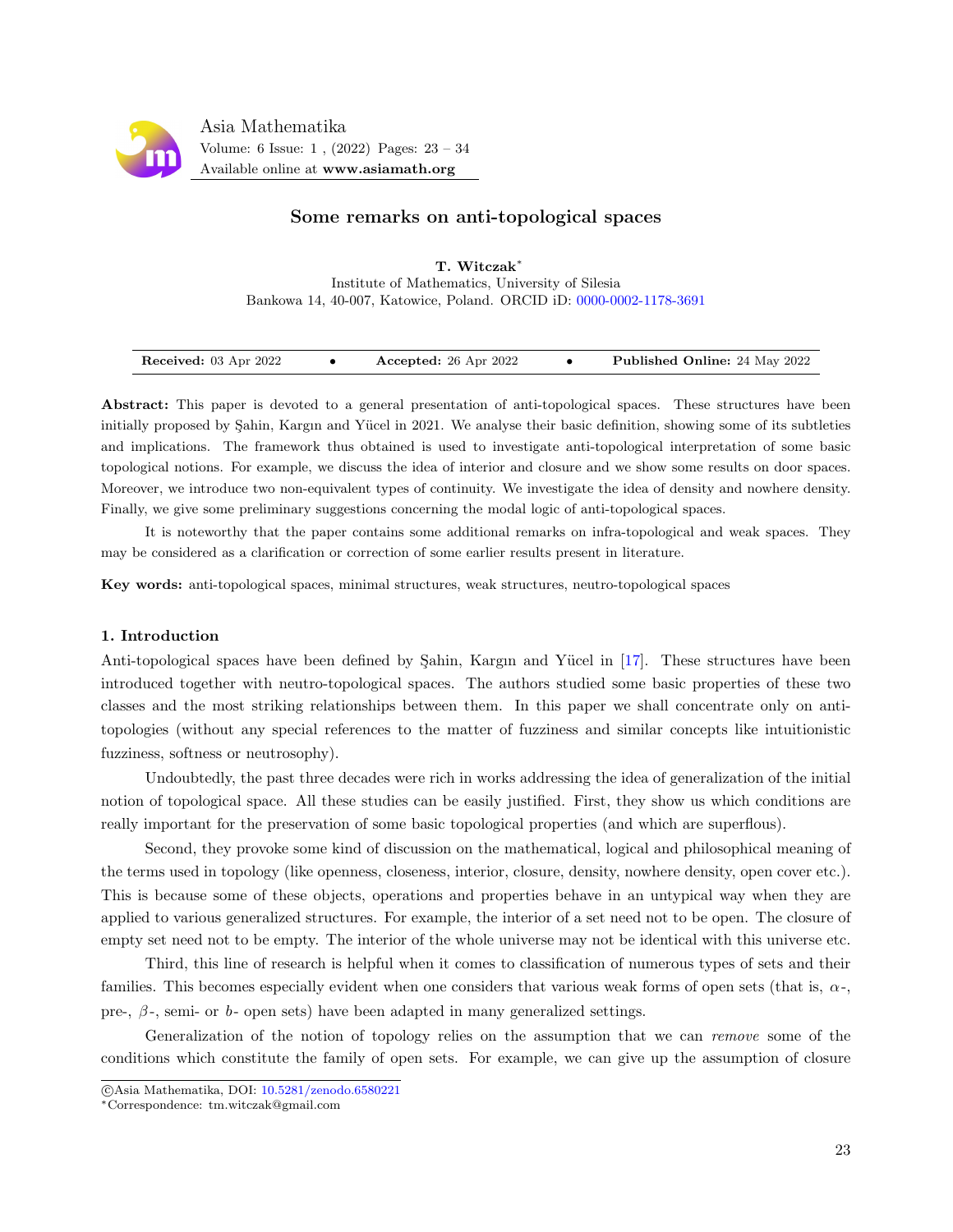under arbitrary unions (to obtain  $\inf$ n-or  $\inf$ -topologies, see [\[3,](#page-10-0) [8,](#page-11-1) [14,](#page-11-2) [15\]](#page-11-3) and [\[18\]](#page-11-4)) or finite intersections (to get supra-topologies which are identical with Császár's strong generalized topologies, see [\[5\]](#page-10-1) and  $[12]$ ]<sup>[1](#page-1-0)</sup>.

We may drop both these restrictions and this step gives us *minimal* structures (see [\[13\]](#page-11-6) and [\[16\]](#page-11-7)). If the only requirement is the openness of empty set, then we have weak structures (see  $[6]$  and  $[13]$ ). Finally, we may turn our attention to *generalized weak structures* which are just arbitary families of subsets. These spaces have been introduced ten years ago by Avila and Molina in [\[1\]](#page-10-3). Later, they have been studied in [\[10\]](#page-11-8) and in other papers. However, it seems that already in 1966 Kim-Leong Lim took on the task of reconstructing topology on the basis of the most general assumptions (see [\[11\]](#page-11-9)). He assumed that *generalized topology* is just any subset of  $P(X)$ . This is identical with the approach of Avila and Molina. Hence, his contribution should be appreciated by modern authors.

However, generalization is not the only possible modification. In this paper we want to think over the idea of anti-topological space. All the spaces mentioned above are connected with the concept of closure under certain operations or with the assumption that some distinguished sets (like empty set or the whole universe) necessarily belong to our family. Anti-topological strategy reverses this approach (at least in some sense). What is constitutive for anti-topology, is the fact that intersections and unions of elements of the family in question (namely, the family of distinguished sets), are beyond this family. Again, we can ask: what does it mean for the basic notions mentioned earlier (like openness or density)? In this paper we give several answers and additional suggestions. Our aim is to present some kind of general framework which could be later used both by us and other authors. In fact, we have already extended this results in [\[19\]](#page-11-10) (where we analysed the notion of rarity in anti-topological spaces).

## 2. Basic notions

In general, the very basic definition of anti-topological space is taken from [\[17\]](#page-11-0). However, we would like to discuss some issues which were not covered by the authors. Moreover, we would like to expand their initial research in a significant way.

<span id="page-1-2"></span>**Definition 2.1.** Let X be a non-empty universe and  $\mathcal T$  be a collection of subsets of X. We say that  $(X,\mathcal T)$ is an anti-topological space if the following conditions are satisfied:

- 1.  $\emptyset, X \notin \mathcal{T}$ .
- 2. For any  $n \in \mathbb{N}$ , if  $A_1, A_2, ..., A_n \in \mathcal{T}$ , then  $\bigcap_{i=1}^n A_i \notin \mathcal{T}$  (with the assumption that the sets in question are not all identical, i.e. the intersection is non-trivial)<sup>[2](#page-1-1)</sup>.
- 3. For any collection  $\{A_i\}_{i\in J\neq\emptyset}$  such that  $A_i\in\mathcal{T}$  for each  $i\in J$ ,  $\bigcup_{i\in J}A_i\notin\mathcal{T}$  (with the assumption that the sets in question are not all identical, i.e. the union is non-trivial).

We call the elements of  $\mathcal T$  anti-open sets, while their complements are anti-closed sets. The set of all anti-closed sets (with respect to a given anti-topology) will be denoted by  $\mathcal{T}_{Cl}$ . We say that every anti-topology is anti-closed under finite intersections and arbitrary unions (this refers respectively to Cond. (2) and Cond. (3) from the definition above). Attention: we assume that the property of being anti-closed refers only to

<span id="page-1-0"></span><sup>&</sup>lt;sup>1</sup>If there is a closure under arbitrary unions but X is not necessarily open, then we have Császár's *generalized* topologies (but maybe not strong). If such a structure is closed under finite intersections, then it is named quasi-topology (see [\[4\]](#page-10-4)).

<span id="page-1-1"></span><sup>2</sup>This assumption was not mentioned by the authors in their original paper. However, its necessity is clear.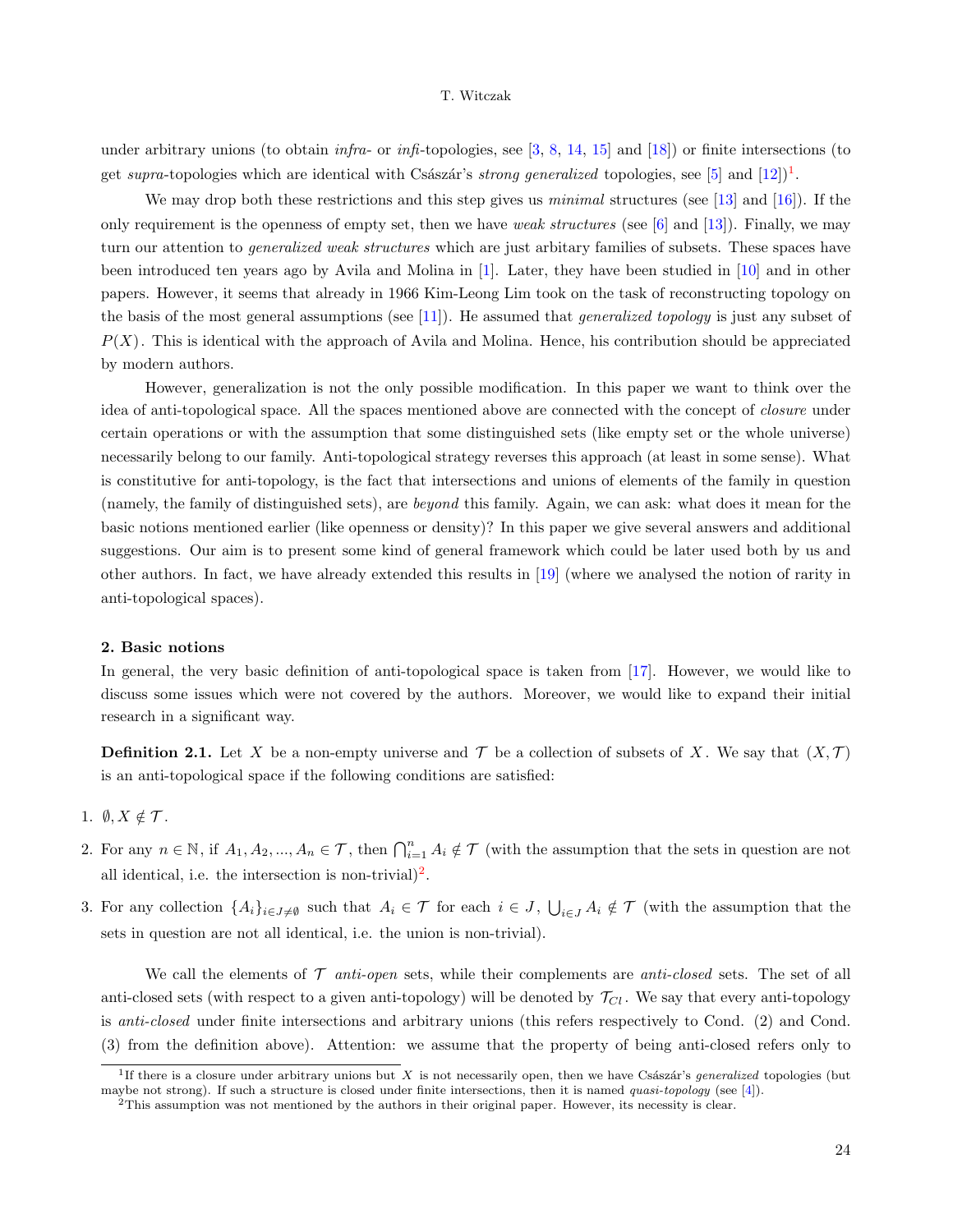non-trivial intersections or unions. We will use the notion of non-trivial family to speak about those families of sets which contain at least two (different) sets.

Each anti-topology is connected with some *associated space* denoted by  $\tau$ : the one which contains the empty set, the whole universe and all the finite intersections and arbitrary unions of the sets from  $\mathcal{T}$ . Clearly, this space is a topological one. Moreover,  $\mathcal T$  is always contained in  $\tau$ .

<span id="page-2-1"></span>**Example 2.1.** Let us list down some examples of anti-topological spaces. The first one is taken from [\[17\]](#page-11-0), the rest is our own invention  $^3$  $^3$ .

- 1. Let  $X = \{1, 2, 3, 4\}$  and  $\mathcal{T} = \{\{1, 2\}, \{2, 3\}, \{3, 4\}\}\$ . Clearly, the only possible intersections are  $\{1, 2\} \cap \{2, 3\} =$  ${2} \notin T$ ,  ${1, 2} \cap {3, 4} = \emptyset \notin T$  and  ${2, 3} \cap {3, 4} = {3} \notin T$ . As for the unions, these are  ${1, 2} \cup {2, 3} =$  $\{1,2,3\} \notin \mathcal{T}$ ,  $\{1,2\} \cup \{3,4\} = \{1,2,3,4\} = X \notin \mathcal{T}$  and  $\{2,3\} \cup \{3,4\} = \{2,3,4\} \notin \mathcal{T}$ . We have  $\mathcal{T}_{Cl} = \{\{1, 2\}, \{1, 4\}, \{3, 4\}\}\.$  Note that  $\{1, 2\}$  and  $\{3, 4\}$  are both anti-open and anti-closed. As for the associated space, it is  $\tau_{\mathcal{T}} = \{\emptyset, X, \{1, 2\}, \{2, 3\}, \{3, 4\}, \{2\}, \{3\}, \{1, 2, 3\}, \{2, 3, 4\}\}.$
- 2. Let  $X = \{1, 2\}$  and  $\mathcal{T} = \{\{1\}, \{2\}\} = \mathcal{T}_{Cl}$ . Clearly,  $\{1\} \cap \{2\} = \emptyset \notin \mathcal{T}$  and  $\{1\} \cup \{2\} = X \notin \mathcal{T}$ .
- 3. Let  $X = \{a, b, c, d, e\}$  and  $\mathcal{T} = \{\{a, b\}, \{c, d\}, \{e\}\}\$ . Then  $\mathcal{T}$  is an anti-topology on X. Note that each intersection of non-identical elements of this family is empty. As for the  $\mathcal{T}_{Cl}$ , it is  $\{\{c, d, e\}, \{a, b, e\}, \{a, b, c, d\}\}.$ The associated space is  $\tau_{\mathcal{T}} = \{\emptyset, X, \{a, b\}, \{c, d\}, \{e\}, \{a, b, c, d\}, \{a, b, e\}, \{c, d, e\}\}.$
- 4. Let  $X = \mathbb{N}^+$  and assume that  $\mathcal{T}_k$  consists only of these finite subsets of X which have cardinality k, where k is a fixed positive natural number. Now, if  $A, B \in \mathcal{T}_k$  and  $A \neq B$ , then their union has cardinality  $m > k$  and their intersection has cardinality  $n < k$ . Clearly,  $\emptyset \notin \mathcal{T}_k$  and  $X = \mathbb{N}^+ \notin \mathcal{T}_k$ . Of course we may replace  $\mathbb{N}^+$ with  $\mathbb N$ .
- 5. Let  $X = \mathbb{N}^+$  and  $\mathcal{T} = \{\{1\}, \{2\}, \{3\}, \{4\}, \ldots\} = \{\{n\}, n \in \mathbb{N}^+\}$ . This is a special case of  $\mathcal{T}_k$  defined above (for  $k = 1$ .
- 6. Let X be arbitrary and  $\mathcal{T} = \{\{x\}, x \in X\}$ . This is just a collection of all singletons of the elements of an arbitrary universe.
- 7. Let  $X = \mathbb{R}$  and assume that  $\mathcal{T}_y$  consists only of these closed intervals which have length y, where y is a fixed positive real number. Now, if  $A, B \in \mathcal{T}_y$  and  $A \neq B$ , then their union has length  $z > y$  (moreover, it is possible that it is not an interval at all) and their intersection has length  $w < y$  (moreover, it can be empty or consist of one point). Clearly,  $\emptyset$  and  $X = \mathbb{R}$  do not belong to  $\mathcal{T}_y$ .
- 8. Let  $X = \mathbb{R}^2$  with usual Euclidean metric. Assume that  $\mathcal{T}_r$  consists of all these closed balls which have radius  $r$ , where  $r$  is some fixed positive real number. Any union of such balls has radius bigger than  $r$  (or is not a ball at all). Any intersection has radius smaller than r (or is not a ball at all).
- 9. Let  $X = \mathbb{N}^+$  and  $\mathcal{T} = \{\{1, 2\}, \{2, 3\}, \{3, 4\}, \{4, 5\}, \ldots\} = \{\{n, n + 1\}, n \in \mathbb{N}^+\}.$
- 10. Let  $X = \mathbb{R}$  and  $\mathcal{T} = \{\mathbb{R}^-, \mathbb{R}^+\}$ . Clearly,  $\mathbb{R}^- \cap \mathbb{R}^+ = \emptyset \notin \mathcal{T}$  and  $\mathbb{R}^- \cup \mathbb{R}^+ = \mathbb{R} \setminus \{0\} \notin \mathcal{T}$ .
- 11. Let X be arbitrary and  $\emptyset \neq A \subseteq X$ . Then we may define anti-topology  $\mathcal{T} = \{A, X \setminus A\}$ .

We would like to point out some properties which are simple but maybe not visible at first glance.

<span id="page-2-0"></span><sup>3</sup>Some other examples of anti-topologies have been presented in [\[19\]](#page-11-10).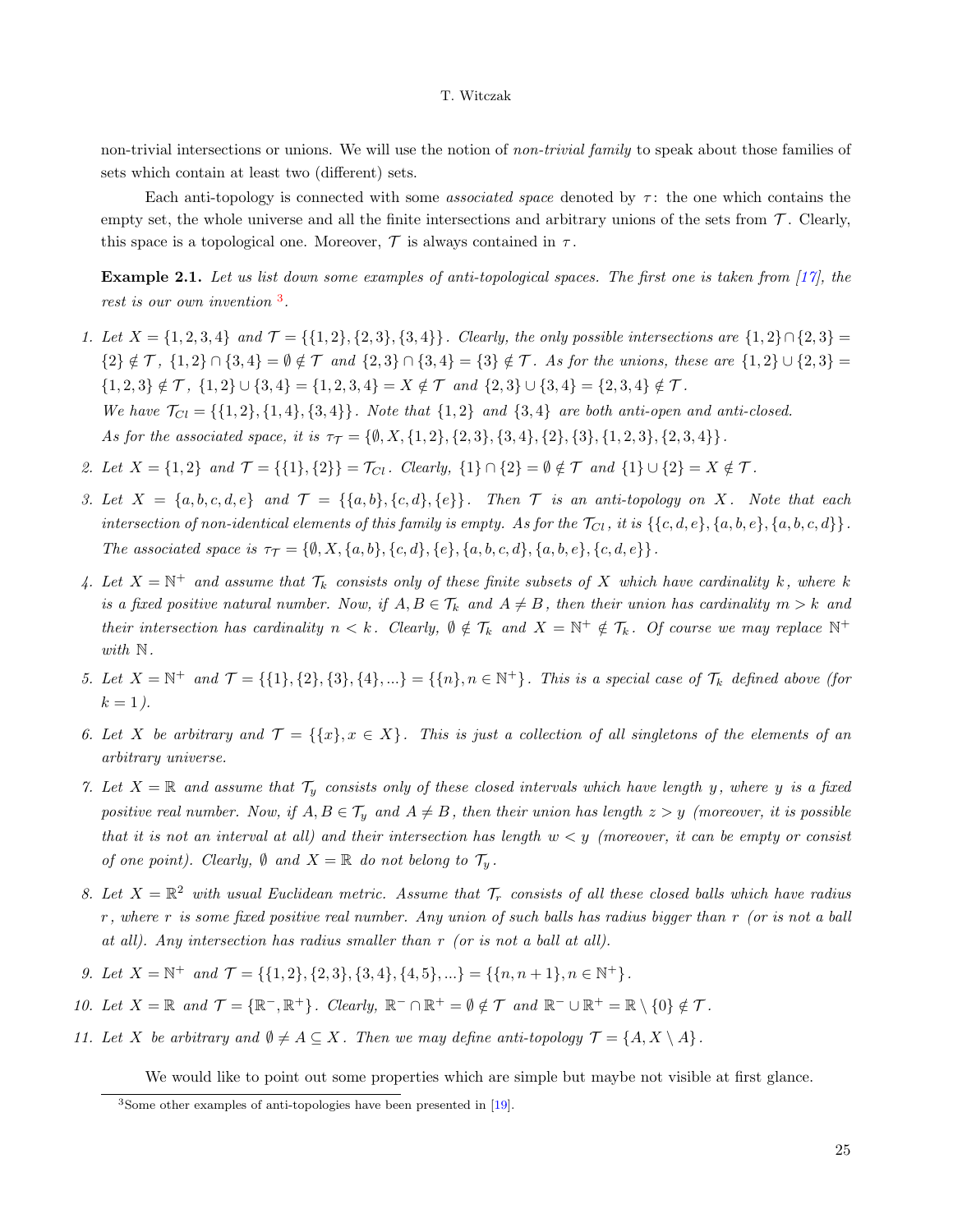**Lemma 2.1.** Let  $(X, \mathcal{T})$  be an anti-topological space. Then  $|X| > 1$ .

*Proof.* Clearly, if  $|X| = 1$ , then X is of the form  $\{a\}$  for some a. The only possible subsets are  $\emptyset$  and X itself which are not allowed because of the very definition of anti-topology.  $\Box$ 

**Lemma 2.2.** Assume that  $(X, \mathcal{T})$  is an anti-topological space,  $B \in \mathcal{T}$  and  $A \subseteq B$ . Then  $A \notin \mathcal{T}$ .

*Proof.* If  $A \subseteq B$  then  $A = A \cap B$  and  $A \cap B \notin \mathcal{T}$ .

One may compare the result above with the idea of minimal open sets (see [\[2\]](#page-10-5)).

**Lemma 2.3.** Assume that X is a non-empty universe and U is a family of subsets of X that is anti-closed under finite intersections. Then it is anti-closed under arbitrary intersections.

*Proof.* Assume that there exists certain family  $\{A_i\}_{i\in J\neq \emptyset}$  such that  $|J| \geq \aleph_0$ , for any  $i \in J$ ,  $A_i \in \mathcal{U}$  and  $A = \bigcap_{i \in J} A_i \in \mathcal{U}$ . Then take  $A_k \neq A$  for some  $k \in J$ . Now we may write that  $A_k \cap A = A$ . This is binary intersection, hence  $A \notin \mathcal{U}$ . Contradiction.  $\Box$ 

Clearly, the lemma above applies to anti-topologies too. Moreover, we can show that Cond. (2) and (3) from Def. [2.1](#page-1-2) are equivalent.

**Lemma 2.4.** Let X be a non-empty universe. Let U be a family of subsets of X which is anti-closed under finite intersections. Then it is anti-closed under arbitrary unions.

*Proof.* Assume that there exists some non-trivial family  $\{A_i\}_{i\in J\neq\emptyset}$  such that for any  $i \in J$ ,  $A_i \in \mathcal{U}$  and  $A=\bigcup_{i\in J}A_i\in\mathcal{U}$ . Then take  $A_k\neq A$  for some  $k\in J$ . Then  $A_k\cap A\notin\mathcal{U}$ . However,  $A_k\cap A=A_k$  and we assumed that  $A_k \in \mathcal{U}$  (just like any other element of  $\{A_i\}$ ). This is contradiction.  $\Box$ 

**Lemma 2.5.** Let X be a non-empty universe. Let U be a family of subsets of X which is anti-closed under arbitrary unions. Then it is anti-closed under finite intersections.

*Proof.* Assume that there are two different subsets of X, namely A and B, such that  $A, B \in \mathcal{U}$  and  $A \cap B \in \mathcal{U}$ . Then consider  $A \cup (A \cap B) = A$ . By virtue of anti-closure under unions,  $A \notin \mathcal{U}$ . This is contradiction. Note that it was enough to assume anti-closure under finite unions.  $\Box$ 

We can check some properties of anti-closed sets.

**Lemma 2.6.** Assume that  $(X, \mathcal{T})$  is an anti-topological space and  $A, B \in \mathcal{T}_{Cl}$ . Suppose that  $A \neq B$ . Then  $A \cap B \notin \mathcal{T}_{Cl}$ .

*Proof.* If  $A, B \in \mathcal{T}_{Cl}$ , then  $-A, -B \in \mathcal{T}$ . Assume that  $A \cap B \in \mathcal{T}_{Cl}$ . Then  $-(A \cap B) \in \mathcal{T}$ . But then  $-A \cup -B \in \mathcal{T}$  and this is contradiction.  $\Box$ 

**Lemma 2.7.** Assume that  $(X, \mathcal{T})$  is an anti-topological space and  $\{A_i\}_{i\in J}\subseteq \mathcal{T}_{Cl}$ . Then  $\bigcup_{i\in J} A_i \notin \mathcal{T}_{Cl}$ .

*Proof.* Assume that  $\bigcup_{i\in J} A_i \in \mathcal{T}_{Cl}$ . Then  $-\bigcup_{i\in J} A_i \in \mathcal{T}$ . Hence (by virtue of De Morgan's laws)  $\bigcap_{i\in J} (-A_i) \in$ T. But for any  $i \in J$ ,  $-A_i \in T$ , hence their intersection should be beyond T. This is contradiction.  $\Box$ 

 $\Box$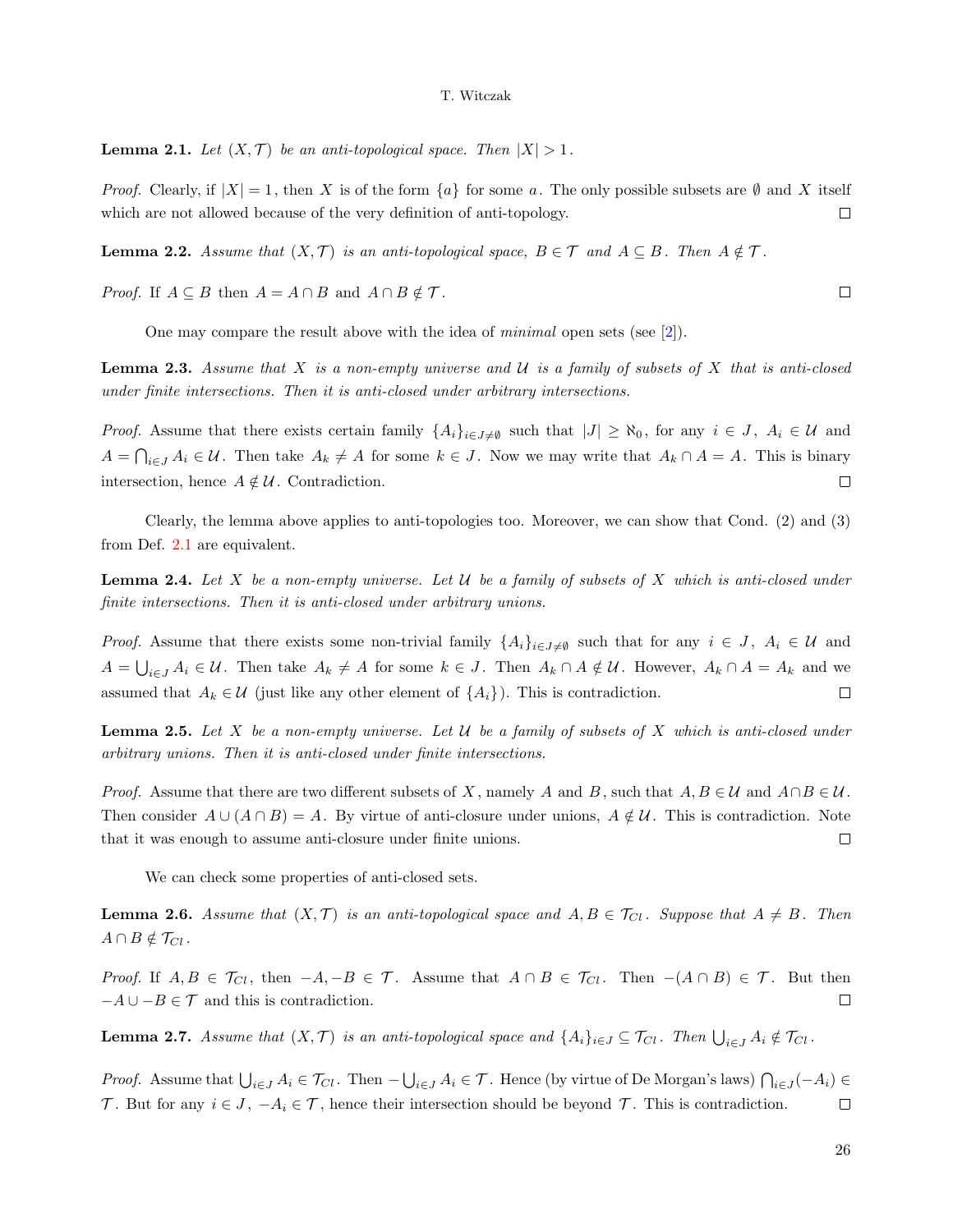## 3. Anti-interior and anti-closure

In this section we define anti-interior and anti-closure of a set in anti-topological space.

**Definition 3.1.** Assume that  $(X, \mathcal{T})$  is an anti-topological space and  $A \subseteq X$ . Then we define anti-interior of A (that is,  $aInt(A)$ ) and its anti-closure (namely,  $aCl(A)$ ) as follows:

- 1.  $aInt(A) = \bigcup \{U; U \subseteq A \text{ and } U \in \mathcal{T}\}.$
- 2.  $aCl(A) = \bigcap \{F; A \subseteq F \text{ and } F \in \mathcal{T}_{Cl}\}.$

<span id="page-4-1"></span>Example 3.1. Some examples of anti-interior and anti-closure are presented below:

- 1. Let  $(X, \mathcal{T})$  be like in Example [2.1](#page-2-1) (1). Consider  $A = \{1, 2, 3\}$ . Then  $aInt(A) = \{1, 2\} \cup \{2, 3\} = A \notin \mathcal{T}$ . As we can see, anti-interior may not be anti-open. Now  $aCl(A) = \bigcap \emptyset = X$ .
- 2. Let  $(X, \mathcal{T})$  be like in Example [2.1](#page-2-1) (3). Consider  $A = \{a, b, c\}$ . Now  $aInt(A) = \{a, b\}$  and  $aCl(A) = \{a, b, c, d\}$ .
- 3. Let  $(X,\mathcal{T})$  be like in Example [2.1](#page-2-1) (4). Note that for any  $A \subseteq \mathbb{N}$  such that  $|A| \geq k \in \mathbb{N}^+$ , the following holds:  $aInt(A) = A$ . This is because A is of the form  $\{a_1, a_2, ..., a_n\}$ ,  $n > k$ . Hence, it can be presented as a union of all its subsets of cardinality k. For example, if  $k = 2$  and  $A = \{10, 12, 20\}$ , then  $aInt(A) =$  $\{10, 12\} \cup \{10, 20\} \cup \{12, 20\} = A$ .

We may easily predict some of the basic properties of anti-interior and anti-closure.

<span id="page-4-0"></span>**Theorem 3.1.** Let  $(X, \mathcal{T})$  be an anti-topological space. Let  $A \subseteq X$ . Then the following statements are true:

- 1.  $aInt(A) \subseteq A$ .
- 2. If  $A \in \mathcal{T}$ , then  $aInt(A) = A$ .
- 3. If  $A \subseteq B$ , then  $aInt(A) \subseteq aInt(B)$  (monotonicity).
- 4.  $aInt(aInt(A)) = aInt(A)$  (idempotence).
- 5.  $A \subseteq aCl(A)$ .
- 6. If  $-A \in \mathcal{T}$ , then  $aCl(A) = A$ .
- 7. If  $A \subseteq B$ , then  $aCl(A) \subseteq aCl(B)$ .
- 8.  $aCl(aCl(A)) = aCl(A)$ .
- 9.  $-aInt(A) = aCl(-A)$ .
- 10.  $aInt(-A) = -aCl(A)$ .
- 11.  $x \in aInt(A)$  if and only if there is  $U \in \mathcal{T}$  such that  $x \in U \subseteq A$ .
- 12.  $x \in aCl(A)$  if and only if  $U \cap A \neq \emptyset$  for any  $U \in \mathcal{T}$  such that  $x \in U$ .

Proof. All these properties are true in any generalized weak structure (see [\[1\]](#page-10-3) and [\[10\]](#page-11-8)). It means that they are true for any  $\mathfrak{g} \subseteq P(X)$ . Hence, they are true in anti-topological framework too. The only important thing is to define interior and closure in a standard manner.  $\Box$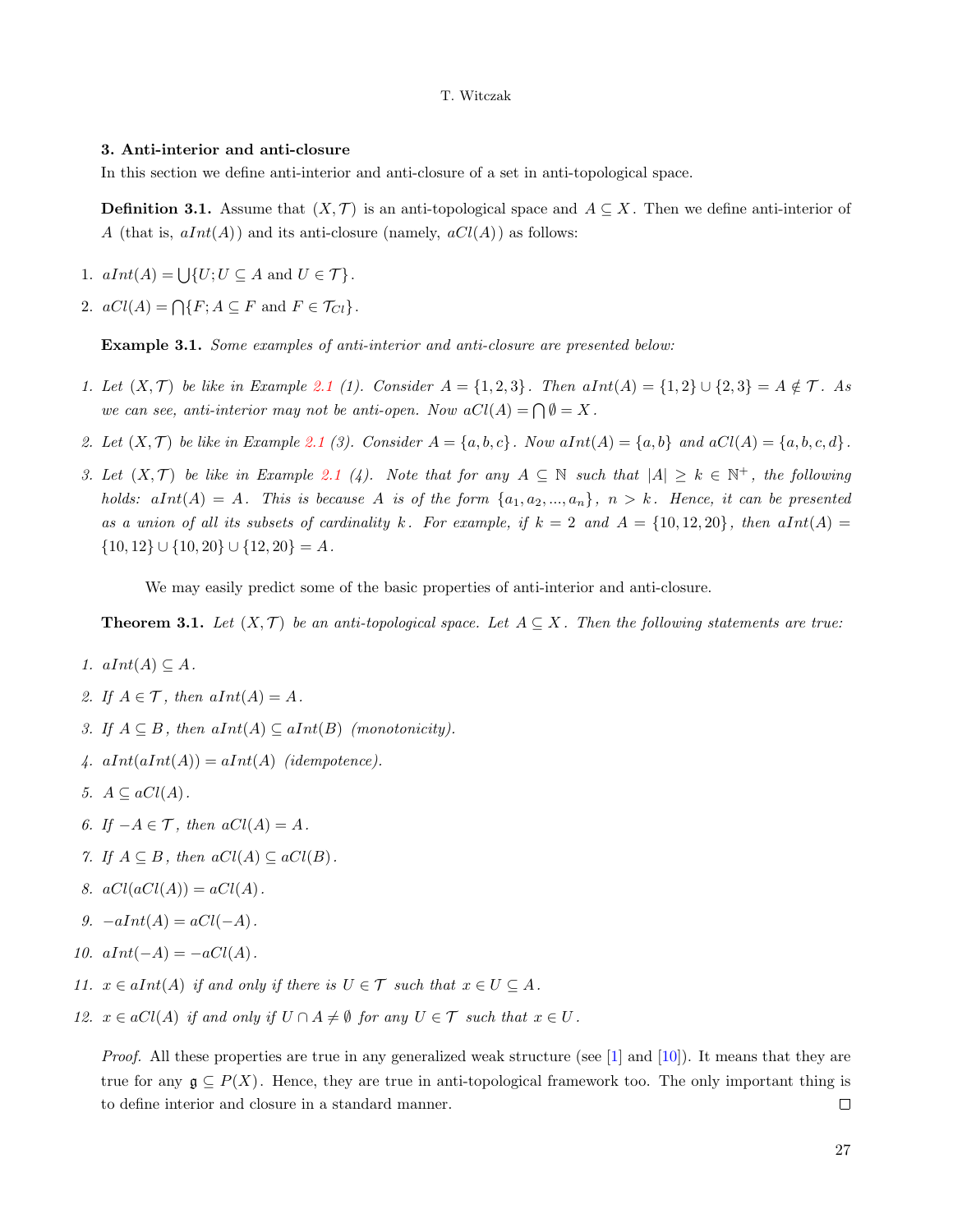<span id="page-5-0"></span>**Lemma 3.1.** Assume that  $(X, \mathcal{T})$  is an anti-topological space. Then  $aInt(A \cap B) \subseteq aInt(A) \cap aInt(B)$ .

*Proof.* Let  $A, B \subseteq X$ . Now  $A \cap B \subseteq A$ ,  $A \cap B \subseteq B$ . From the monotonicity of interior we get that  $aInt(A \cap B) \subseteq aInt(A)$  and  $aInt(A \cap B) \subseteq aInt(B)$ . Hence  $aInt(A \cap B) \subseteq aInt(A) \cap aInt(B)$ .  $\Box$ 

Note that the lemma above is true in any generalized weak structure. The converse is not necessarily true. Consider  $X = \{1, 2, 3, 4, 5\}, \mathcal{T} = \{\{1, 3\}, \{2\}, \{3, 4\}\}, A = \{1, 2, 3\}$  and  $B = \{2, 3, 4\}.$  We have  $aInt(A) = \{1,3\} \cup \{2\} = \{1,2,3\}$  and  $aInt(B) = \{2\} \cup \{3,4\} = \{2,3,4\}$ . Moreover,  $A \cap B = \{2,3\}$  and  $aInt(A \cap B) = \{2\}$ . Now  $aInt(A) \cap aInt(B) = \{2,3\} \nsubseteq \{2\}$ .

Remark [3.1](#page-5-0). Note that in topological spaces the converse of the lemma analogous to Lemma 3.1 could be proved in the following manner. First,  $Int(A) \cap Int(B) \subseteq A \cap B$ . This is obvious. Second,  $Int(Int(A) \cap$  $Int(B) \subseteq Int(A \cap B)$ . However, both  $Int(A)$  and  $Int(B)$  are open, hence their intersection is open too. Thus  $Int(int(A) \cap Int(B)) = Int(A) \cap Int(B)$  and we are done.

This proof is not true in these spaces where interior may not be open. However, if we assume that our generalized weak structure (say,  $\frak{g}$ ) is closed under finite intersections (like in the case of infra-topologies), then we may use the following reasoning. Let  $x \in Int(A) \cap Int(B)$ . So there are  $C, D \in \mathfrak{g}$  such that  $x \in C \cap D$ ,  $C \subseteq A$  and  $D \subseteq B$ . Now  $C \cap D$  is open and contained in  $A \cap B$ . Thus  $x \in Int(A \cap B)$ .

**Remark 3.2.** As for the Lemma [3.1,](#page-5-0) it can be easily generalized to the following form (see [\[19\]](#page-11-10)): assume that  $(X,\mathcal{T})$  is an anti-topological space and  $\{A_i\}_{i\in J\neq\emptyset}$  is a family of sets. Then  $aInt(\bigcap_{i\in J}A_i)\subseteq \bigcap_{i\in J}aInt(A_i)$ .

An analogous lemma may be formulated for generalized weak structures too.

**Lemma 3.2.** Let  $(X, \mathcal{T})$  be an anti-topological space and  $A, B \subseteq X$ . Then  $aInt(A) \cup aInt(B) \subseteq aInt(A \cup B)$ .

*Proof.* Let  $x \in alnt(A) \cup alnt(B)$ . Without loss of generality we may assume that there is some  $C \in \mathcal{T}$  such that  $C \subseteq A$  and  $x \in C$ . Then  $C \subseteq A \cup B$ . Moreover, C is anti-open, hence  $x \in alInt(A \cup B)$ .  $\Box$ 

As for the converse of Theorem  $3.1\,$  $3.1\,$  (2), it may be false (as we could see in Example  $3.1$ ). Thus we may introduce the following definition (*per analogiam* with infra-topological structures, see [\[18\]](#page-11-4)).

**Definition 3.2.** Let  $(X, \mu)$  be an anti-topological space. Let  $A \subseteq X$ . If  $aInt(A) = A$  then we say that A is pseudo-anti-open. If  $aInt(A) \in \mathcal{T}$  then we say that A is anti-genuine.

**Lemma 3.3.** Let  $(X, \mathcal{T})$  be an anti-topological space. Let  $A \subseteq X$ . If aInt(A) may be written as a union of two or more anti-open sets then  $aInt(A) \notin \mathcal{T}$ .

Note that in Example [3.1](#page-4-1) (1) the set  $\{1, 2, 3\}$  is pseudo-anti-open and is not anti-genuine. In Example [3.1](#page-4-1) (2) the set  $\{a, b, c\}$  is anti-genuine and is not pseudo-anti-open.

Let us check some properties of pseudo-anti-open and anti-genuine sets.

**Lemma 3.4.** Let  $(X, \mathcal{T})$  be an anti-topological space. Then every anti-open set is pseudo-anti-open and antigenuine.

**Lemma 3.5.** Assume that  $(X, \mathcal{T})$  is an anti-topological space and  $\{A_i\}_{i\in J\neq\emptyset}$  is a family of pseudo-anti-open sets. Then  $\bigcup_{i \in J} A_i$  is pseudo-anti-open too.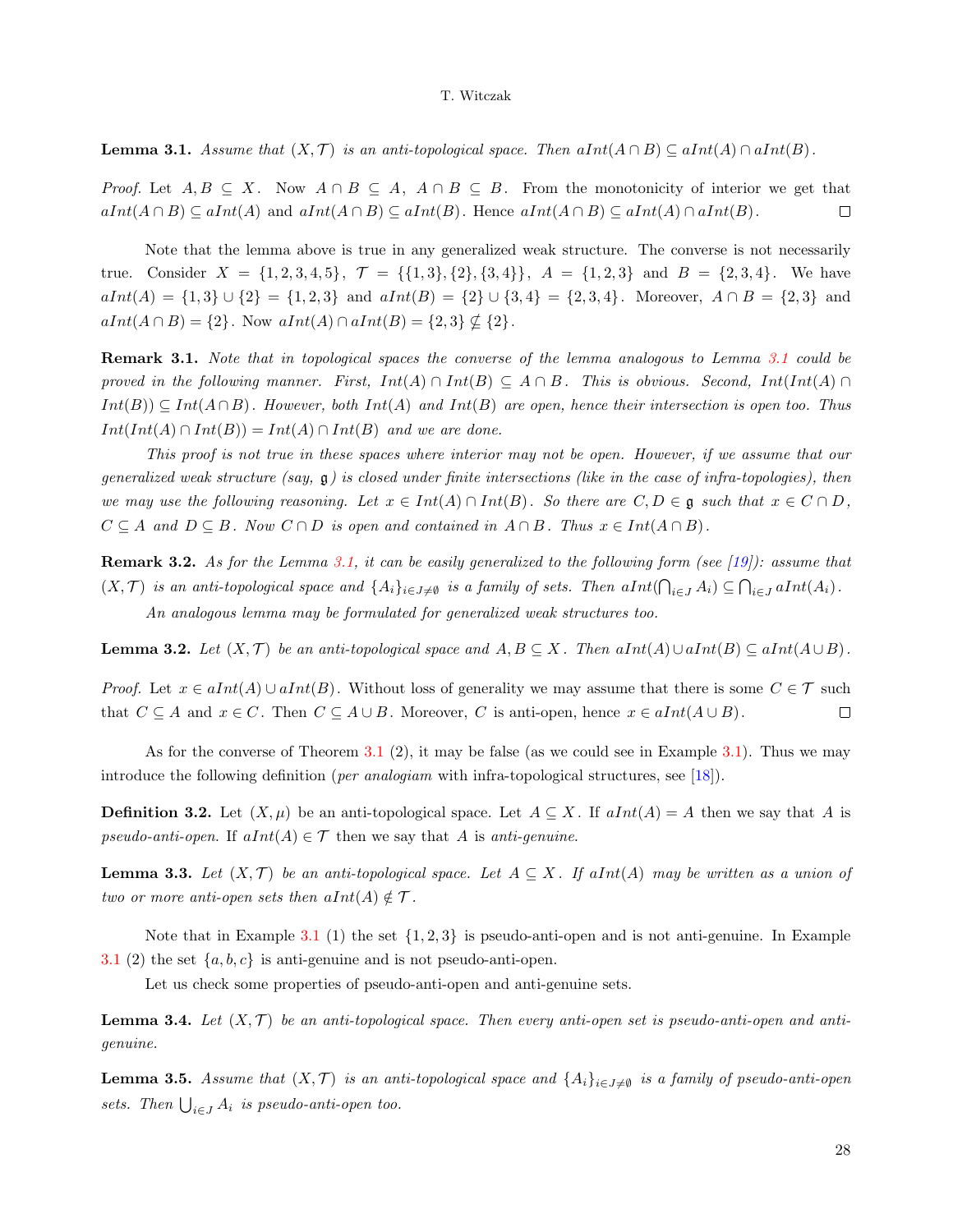*Proof.* Clearly,  $aInt(\bigcup_{i\in J} A_i) \subseteq \bigcup_{i\in J} A_i$ . Now assume that  $x \in \bigcup_{i\in J} A_i$  but  $x \notin aInt(\bigcup_{i\in J} A_i)$ . Hence there is some  $k \in J$  such that  $x \in A_k$  but for any anti-open  $G \subseteq \bigcup_{i \in J} A_i$ ,  $x \notin G$ . However,  $A_k = Int(A_k)$ . Hence, there is  $B \in \mathcal{T}$  such that  $x \in B \subseteq A$ . But then  $B \subseteq \bigcup_{i \in J} A_i$ .  $\Box$ 

**Lemma 3.6.** Assume that  $(X, \mathcal{T})$  is an anti-topological space and  $A, B \subseteq X$  are anti-genuine. Assume that  $aInt(A \cap B)$  is different than  $aInt(A)$  and  $aInt(B)$ . Then  $A \cap B$  is not anti-genuine.

*Proof.* If A and B are anti-genuine, then  $dInt(A) \in \mathcal{T}$  and  $dInt(B) \in \mathcal{T}$ . We already know that  $dInt(A \cap$ B)  $\subseteq$  aInt(A) ∩ aInt(B). Now assume that aInt(A ∩ B)  $\in \mathcal{T}$ . But aInt(A ∩ B) may be written as  $aInt(A \cap B) \cap aInt(A)$ . This is an intersection of two different anti-open sets, hence it cannot belong to  ${\cal T}.$  $\Box$ 

The assumption expressed in the second sentence of this lemma is important. Consider  $\mathcal T$  from Example [2.1](#page-2-1) (3). Let  $A = \{a, b, c\}$ ,  $B = \{c, d\}$  and  $C = \{a, b\}$ . All these sets are anti-genuine. Now  $aInt(A \cap B) =$  $aInt({c}) = \emptyset \notin \mathcal{T}$ . Clearly,  $aInt(A \cap B) \neq aInt(A)$  and  $aInt(A \cap B) \neq aInt(B)$ . On the contrary,  $aInt(A \cap C) = aInt(C) = \{a, b\} \in \mathcal{T}.$ 

It is possible that the union of two anti-genuine sets is not anti-genuine. Consider the same  $\mathcal{T}$ . We see that  $aInt(A\cup B) = aInt(\{a, b, c, d\}) = \{a, b, c, d\} \notin \mathcal{T}$ . But this is not general because  $aInt(A\cup C) =$  $aInt({a, b, c}) = {a, b} \in T$ .

One can use anti-interior and anti-closure to define other classes of sets. In general, this is beyond the scope of this initial research but we may show some clues.

**Definition 3.3.** Let  $(X, \mathcal{T})$  be an anti-topological space and  $A \subseteq X$ . We say that A is anti-semi open if and only if  $A \subseteq \operatorname{aCl}(\operatorname{aInt}(A))$ .

Remark 3.3. The idea of anti-semi open sets is taken from other families (like topologies or generalized topologies) where they appear as semi-open sets. Modak used them in the context of weak structures (see [\[13\]](#page-11-6)). However, he wrote in Lemma 3.1. that if A is semi-open in such structure, then  $Int(A) \neq \emptyset$ . But we may consider the following weak structure:  $X = \{a, b, c\}$  and  $\omega = \{\emptyset, \{a\}\}\$ . Now consider  $A = \{b, c\}$ . Of course  $Int(A) = \emptyset$ . Then  $Cl(\emptyset) = \{a, b, c\} \cap \{b, c\} = \{b, c\} = A$ . Hence  $Int(A) = \emptyset$  and  $A \subseteq Cl(int(A)) = A$ . The closure of empty set need not to be empty in weak structure.

We may adjust this example to anti-topologies. Take the same X and  $\mathcal{T} = \{\{a\}\}\.$  Take the same A. Now  $aInt(A) = \emptyset$  and  $aCl(\emptyset) = \{b, c\} = A$ . Then A is anti-semi open.

## 4. Door anti-topologies

Door spaces (when defined in topological or supra-topological environment) are defined by the assumption that each subset is open or closed. This definition is not reasonable in anti-topological context because  $\emptyset$  and X are never open nor closed. However, we can make it more useful.

**Definition 4.1.** Let  $(X, \mathcal{T})$  be an anti-topological space. We say that  $(X, \mathcal{T})$  is *door anti-topological space* if and only if each subset (different than  $\emptyset$  and  $X$ ) is anti-open or anti-closed.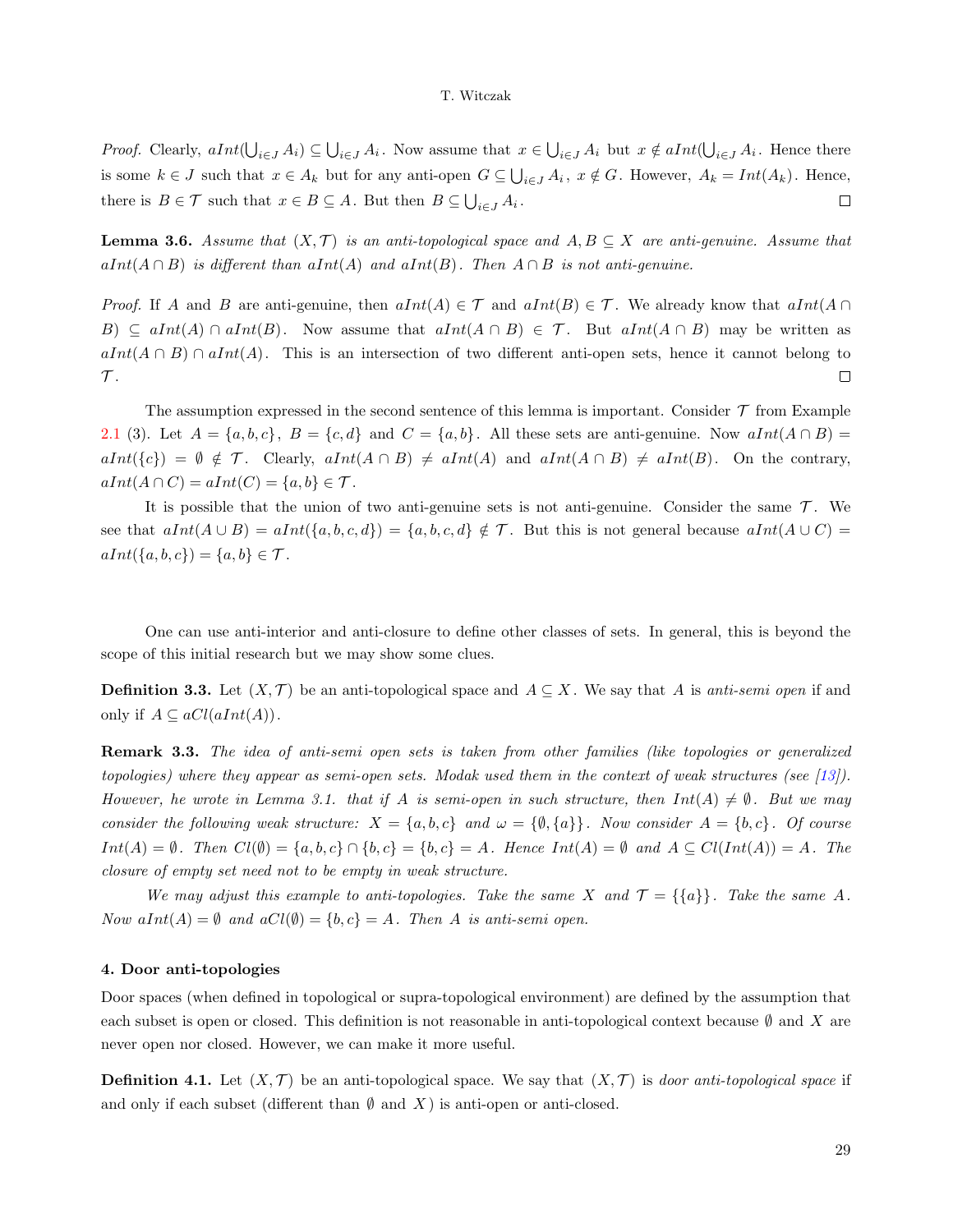Example 4.1. Here there are some examples of door spaces:

- 1.  $X = \{a, b\}, \mathcal{T} = \{\{a\}, \{b\}\}.$
- 2.  $X = \{a, b, c\}, \mathcal{T} = \{\{a\}, \{b\}, \{c\}\}.$
- 3.  $X = \{a, b, c\}, \mathcal{T} = \{\{a, b\}, \{a, c\}, \{b, c\}\}.$

We may prove the following theorem:

**Theorem 4.1.** Assume that  $(X, \mathcal{T})$  is an anti-topological space such that  $|X| > 3$ . Then  $(X, \mathcal{T})$  cannot be door space.

*Proof.* Take arbitrary  $x, y, z \in X$  and consider  $\{x\}$ . Assume that  $\{x\}$  is anti-open. Now  $\{x, y\}$  cannot be open (as a non-trivial superset of anti-open set). Moreover, it must be anti-closed (because of the door property). The same can be said about  $\{x, y, z\}$  (note that this set is different than the whole universe because we assumed that  $|X| > 3$ ). Now  $\{x, y, z\} \cap \{x, y\} = \{x, y\}$ . On the one hand, it is anti-closed. On the other, it cannot be anti-closed because any non-trivial intersection of two anti-closed sets is not anti-closed. Contradiction.

Now assume that  $\{x\}$  is anti-closed. Then  $\{x, y\}$  cannot be anti-closed. Hence, it must be anti-open. The same can be said about  $\{x, y, z\}$ . But then  $\{x, y\} \cap \{x, y, z\} = \{x, y\}$  cannot be anti-open. Again, contradiction.  $\Box$ 

As for the study of door spaces in the framework of Csaszar's generalized topologies, the reader is encouraged to check [\[7\]](#page-11-11).

## 5. Continuity

In this section we show some initial results on anti-continuity.

**Definition 5.1.** Let  $(X, \mathcal{T})$  and  $(Y, \mathcal{S})$  be two anti-topological spaces. We say that a function  $f : X \to Y$  is *anti-continuous* if and only if for any  $A \in S$ ,  $f^{-1}(A) \in \mathcal{T}$ .

Example 5.1. Below there are some examples of anti-continuity.

- 1. Let  $X = \{1, 2, 3, 4\}$ ,  $\mathcal{T} = \{\{1, 2\}, \{3, 4\}, \{5\}\}\$ ,  $Y = \{a, b, c, d, e\}$ ,  $\mathcal{S} = \{\{a, b\}, \{c, d\}, \{e\}\}\$ . Let f be defined in the following manner:  $f(1) = a$ ,  $f(2) = b$ ,  $f(3) = c$ ,  $f(4) = d$  and  $f(5) = e$ . Now  $f^{-1}(\{a, b\}) = \{1, 2\} \in \mathcal{T}$ ,  $f^{-1}(\{c, d\}) = \{3, 4\} \in \mathcal{T}$  and  $f^{-1}(\{e\}) = \{5\} \in \mathcal{T}$ .
- 2. Let  $X = \{1, 2, 3, 4\}, \mathcal{T} = \{\{1, 2\}, \{3\}\}, Y = \{a, b, c, d, e\}, \mathcal{S} = \{\{a, b, c, d\}, \{e\}\}.$  Let  $f(1) = a, f(2) = b$  and  $f(3) = e$ . Now  $f^{-1}(\{a, b, c, d\}) = \{1, 2\}$  ∈  $\mathcal T$  and  $f^{-1}(\{e\}) = \{3\}$  ∈  $\mathcal T$ .
- 3. Let  $X = \mathbb{N}, \mathcal{T} = \{\{0,1\},\{1,2\},\{2,3\},\ldots\}.$  Let  $Y = \mathbb{R}^+ \cup \{0\}$  and S be a collection of all closed intervals of length 1 such that their endpoints are natural numbers. For example,  $[0,1]$ ,  $[1,2]$ ,  $[2,3]$  belong to S. Let  $f: X \to Y$  be defined as  $f(n) = n$ . Now  $f^{-1}([0, 1]) = \{0, 1\} \in \mathcal{T}$ ,  $f^{-1}([3, 4]) = \{3, 4\} \in \mathcal{T}$  etc.

Another type of continuity is this one.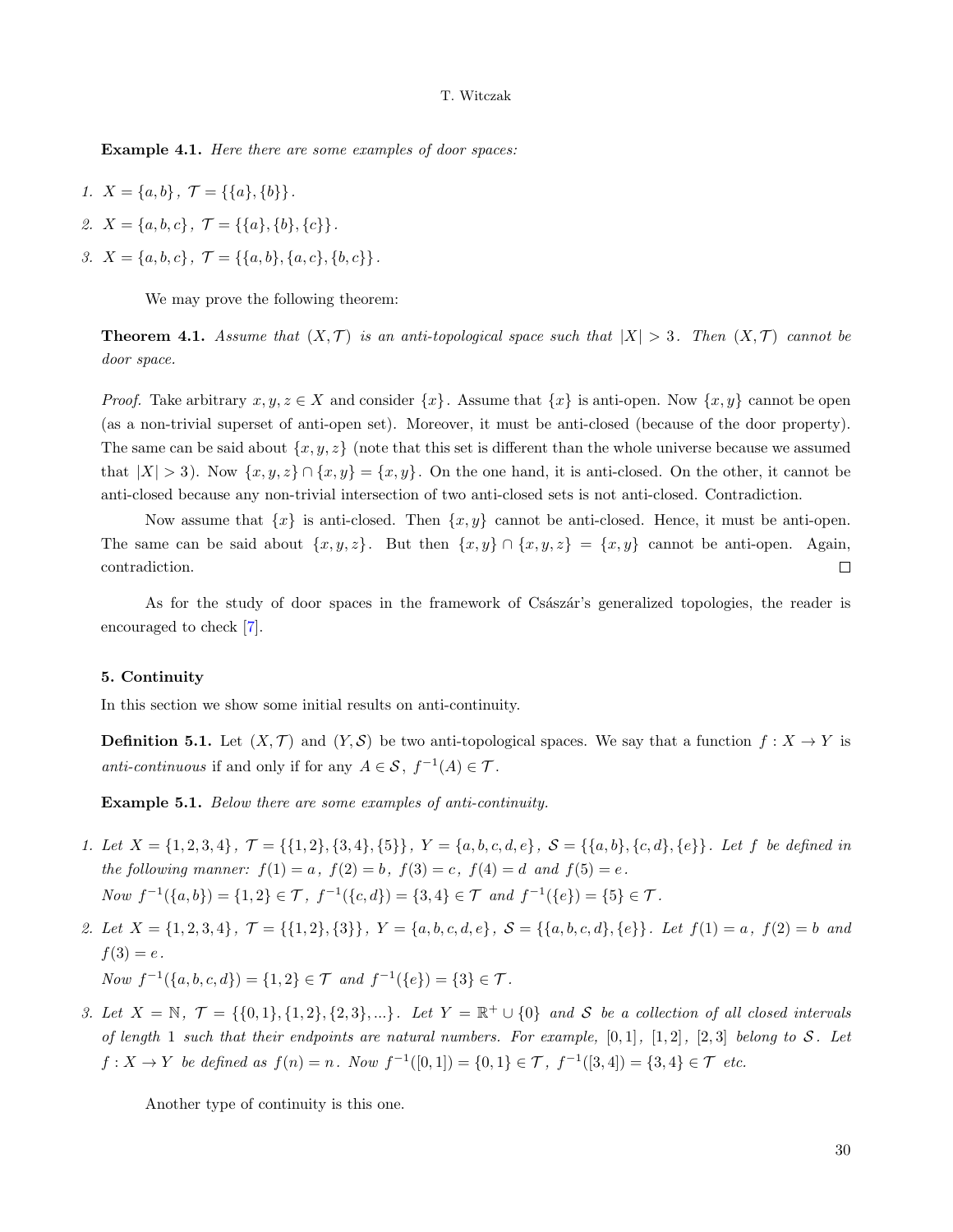**Definition 5.2.** Let  $(X, \mathcal{T})$  and  $(Y, \mathcal{S})$  be two anti-topological spaces. We say that a function  $f : X \to Y$  is point-anti-continuous if and only if for any  $x \in X$  and for any  $V \in S$  such that  $f(x) \in V$ , there is  $U \in \mathcal{T}$  such that  $x \in U$  and  $f(U) \subseteq V$ .

**Theorem 5.1.** Let  $(X, \mathcal{T})$  and  $(Y, \mathcal{S})$  be two anti-topological spaces. Assume that  $f : X \to Y$  is anticontinuous. Then it is point-anti-continuous too.

*Proof.* Assume that  $x \in X$ ,  $V \in S$  and  $f(x) \in V$ . Now  $f^{-1}(V) \in T$  and  $x \in f^{-1}(V)$ . Moreover,  $f(f^{-1}(V)) \subseteq V$ .  $\Box$ 

The converse need not to be true. Let  $X = \mathbb{N}$  and  $\mathcal{T} = \{\{0\}, \{1\}, \{2\}, \{3\}, \ldots\}$ . Let  $Y = \mathbb{R}^+ \cup \{0\}$  and  $S$ be a collection of all closed intervals of length 1 such that their endpoints are natural numbers. Let  $f: X \to Y$ be defined as  $f(n) = n$ . Assume now that  $k \in \mathbb{N}$ ,  $V \in \mathcal{S}$  and  $f(k) \in V$ . Then  $f(k)$  must be left or right endpoint of an interval V. Then there is  $U \in \mathcal{T}$ , namely  $U = \{k\}$  such that  $f(U) = \{k\} \subseteq V$ . Clearly,  $k \in U$ . However, if  $V = [a, b]$  for some natural  $a, b$ , then  $f^{-1} = \{a, b\} \notin \mathcal{T}$ .

#### 6. Density and nowhere density

Let us interpret the notions of density and nowhere density in anti-topological environment.

#### 6.1. Anti-density

The first definition is standard. It relies on the idea of  $X$  as the closure of our set.

**Definition 6.1.** Let  $(X, \mathcal{T})$  be an anti-topological space and  $A \subseteq X$ . We say that A is anti-dense if and only if  $aCl(A) = X$ .

**Lemma 6.1.** Let  $(X, \mathcal{T})$  be an anti-topological space and  $A \subseteq X$ . A is anti-dense if and only if  $\mathfrak{Z} = \{B \in \mathfrak{Z} \mid B \subseteq X\}$  $\mathcal{T}_{Cl}; A \subseteq B$  =  $\emptyset$ .

*Proof.* If 3 is empty, then  $aCl(A) = \bigcap 3 = \bigcap \emptyset = X$ . Now assume that  $aCl(A) = X$  and  $3 \neq \emptyset$ . Thus  $\bigcap$  3 = X. This is possible only if for any  $B \in \mathfrak{Z}$ ,  $B = X$ . But  $X \notin \mathcal{T}_{Cl}$  (because  $\emptyset \notin \mathcal{T}$ ).  $\Box$ 

The next theorem gives us alternative interpretation of anti-density.

**Theorem 6.1.** Let  $(X, \mathcal{T})$  be an anti-topological space and  $A \subseteq X$ . Then A is anti-dense if and only if  $A \cap B \neq \emptyset$  for any  $B \in \mathcal{T}$ .

*Proof.* Let  $aCl(A) = X$  and  $B \in \mathcal{T}$ . Assume that  $A \cap B = \emptyset$ . Let  $x \in B$  (clearly, B is non-empty because it is anti-open). Then  $x \in X = aCl(A)$ . Thus  $A \cap B \neq \emptyset$  (see Lemma [3.1](#page-4-0) (12)).

Assume now that  $A \cap B \neq \emptyset$  for any  $B \in \mathcal{T}$ . Suppose that A is not anti-dense. This means that  $aCl(A) \neq X$ . Hence, there is some  $D \in \mathcal{T}_{Cl}$  such that  $A \subseteq D$ . Of course  $D \neq X$ . Consider  $-D = X \setminus D$ . Clearly,  $-D \in \mathcal{T}$  and  $A \cap (-D) = \emptyset$ . Contradiction.

Remark 6.1. We could use the following reasoning to prove right-to-left direction in the preceding theorem. Assume that  $A \cap B \neq \emptyset$  for any  $B \in \mathcal{T}$ . Suppose that A is not anti-dense. Hence,  $aCl(A) \neq X$ . Take some

 $\Box$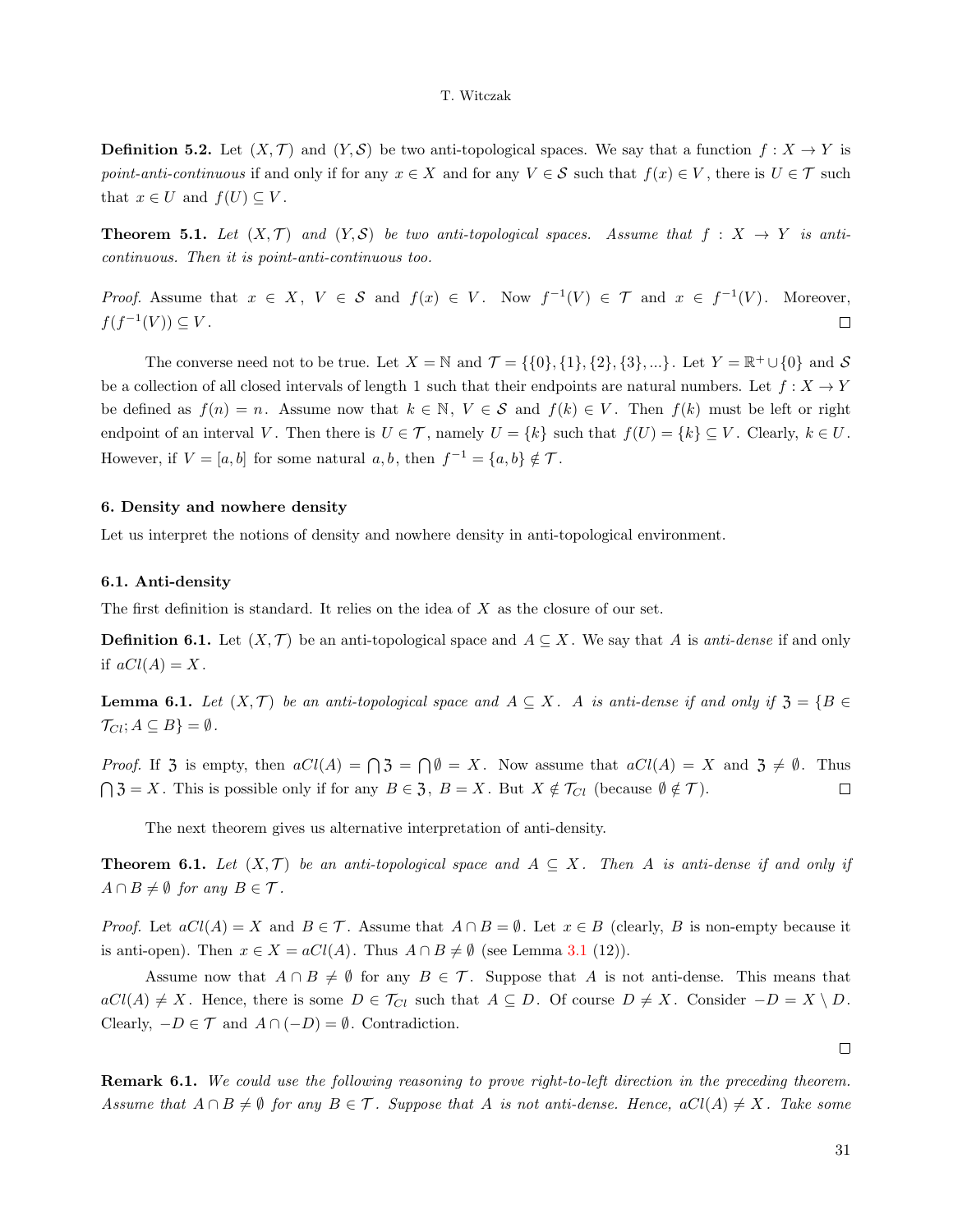x such that  $x \in X \setminus aCl(A)$ . Now  $x \notin aCl(A)$ . By the very definition of anti-closure it means that there exists certain anti-open U such that  $x \in U$  and  $A \cap U = \emptyset$ . This is contradiction because A has non-empty intersection with each set from  $\mathcal T$ .

It seems that Modak used this reasoning in [\[13\]](#page-11-6) (Theorem 3.1.) with respect to weak structures.

**Lemma 6.2.** Let  $(X, \mathcal{T})$  be an anti-topological space and  $A \subseteq X$ . Then A is anti-dense if and only if  $aInt(-A) = \emptyset$ .

*Proof.* Let  $aInt(-A) = \emptyset$ . We know that  $aInt(-A) = -aCl(A)$ . Hence,  $-aCl(A) = \emptyset$  and thus  $aCl(A) = X$ . Now let  $aCl(A) = X$ . Then  $-aCl(A) = \emptyset$ . However,  $-aCl(A) = aInt(-A)$ .

Note that we used some properties from Lemma [3.1.](#page-4-0)

 $\Box$ 

**Lemma 6.3.** Let  $(X, \mathcal{T})$  be an anti-topological space. Assume that  $A, B \subseteq X$  are two anti-dense sets. Then their union is anti-dense too.

*Proof.* We know that  $X = aCl(A) = aCl(B)$ . Of course  $A \subseteq (A \cup B)$ . Hence  $X = aCl(A) \subseteq aCl(A \cup B)$ . But then  $aCl(A \cup B)$  must be X.  $\Box$ 

As for the intersection of two anti-dense setse, it can be anti-dense or not. For example, if  $X = \{1, 2, 3, 4\}$ with  $\mathcal{T} = \{ \{1, 2\}, \{2, 3\}, \{3, 4\} \}$ , then we can consider two anti-dense sets  $\{1, 2, 3\}$  and  $\{2, 3, 4\}$ . Their intersection  $\{2,3\}$  is anti-dense too. On the other hand, consider  $X = \{a,b,c,d,e\}$  and  $\mathcal{T} = \{\{a,b\},\{c,d\},\{e\}\}.$ Take  $\{a, c, e\}$  and  $\{b, d, e\}$ . They are both anti-dense but their intersection is  $\{e\}$  and this set is not anti-dense (for example, it does not have non-empty intersection with  $\{c, d\}$ ).

#### 6.2. Anti-nowhere density

Now we may briefly discuss the idea of anti-nowhere density.

**Definition 6.2.** Let  $(X, \mathcal{T})$  be an anti-topological space and  $A \subseteq X$ . We say that A is anti-nowhere-dense if and only if  $aInt(aCl(A)) = \emptyset$ .

**Example 6.1.** Let  $(X, \mathcal{T})$  be like in Example [2.1](#page-2-1) (1). Consider  $A = \{1,4\}$ . Now  $aCl(A) = \{1,4\}$  and  $aInt({1, 4}) = \bigcup \emptyset = \emptyset$ . This set is anti-nowhere dense. However, it does not mean that for any  $B \in \mathcal{T}$  we shall find such anti-open C contained in B that  $A \cap C = \emptyset$ . For example, if  $B = \{1,2\}$ , then  $A \cap \{1\} \neq \emptyset$  and  ${2} \notin \mathcal{T}$ .

The last example shows us that it would not be sensible to define anti-nowhere density in terms of empty intersection with at least one anti-open subset of each anti-open set. As we menioned before, anti-open sets do not have proper anti-open subsets.

Of course, in some anti-topologies there are sets which have empty intersection with any anti-open set. Consider  $X = \{a, b, c, d, e, f\}$  with  $\mathcal{T} = \{\{a, b\}, \{c, d\}, \{e\}\}\$ . Think about  $\{f\}$ . Its intersection with any anti-open set is empty.

Another example:  $X = \mathbb{N}^+, \mathcal{T} = \{\{1,3\}, \{5,7\}, \{9,11\}, \{13,15\}, ...\}.$  Consider  $A = \{2,4,6,8,10,...\}.$ Its intersection with any anti-open set is empty. Now consider the same universe and  $\mathcal{S} = \{\{1, 2\}, \{2, 3\}, \{3, 4\}, \{4, 5\}, ...\}$ . Now it is not possible to find a non-empty set with non-empty intersection with every set from  $S$ .

Some other results on (anti-)density, nowhere density and rarity have been presented in [\[19\]](#page-11-10).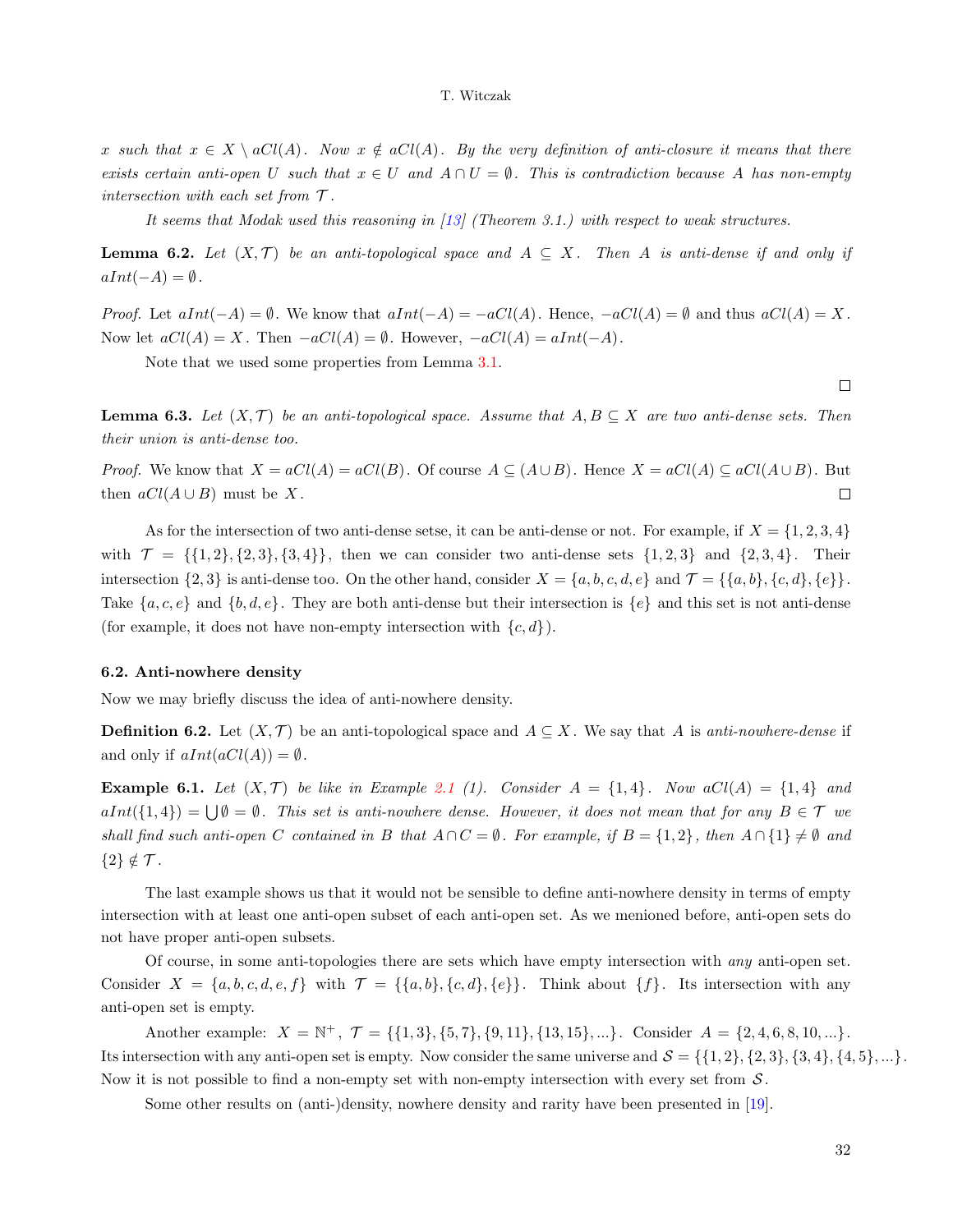### 7. Conclusion and future work

In this paper we interpreted some of the basic topological notions in anti-topological setting. In this way we extended the initial research presented in [\[17\]](#page-11-0). We think that now it would be valuable to explore both the topics covered in our paper and those not presented. For example, one can think about separation axioms and compactness. Also the study of semi-, pre-,  $\alpha$ -,  $\beta$ , regular and b-anti-open sets should be performed. An interesting task (which we have already taken on in our current but still unpublished research) is to study minimal anti-open and anti-clopen sets.

Moreover, it might be interesting to treat anti-topologies as semantic models for some classes of modal logics. In [\[18\]](#page-11-4) we presented such an approach with respect to generalized infra-topological spaces. Here we would like to sketch briefly some general and initial suppositions.

Perhaps the most natural way would be to consider anti-topological possible-world semantics. Hence we should assume that  $W \neq \emptyset$  (namely, the universe of possible worlds denoted by  $w, v, u...$ ) is equipped with some anti-topology  $\mathcal T$ . Now the interpretation<sup>[4](#page-10-6)</sup> of modality could be as follows:

 $w \Vdash \Box \varphi \Leftrightarrow V(\varphi) \in \mathcal{T}$ , where  $V(\varphi) = \{z \in W : z \Vdash \varphi\}.$ 

Now let us consider the following formula:  $\gamma := \Box \varphi \land \Box \psi \to \neg \Box (\varphi \lor \psi)$ . Assume that  $\gamma$  is not a tautology. Hence there is a model with some world w such that  $w \Vdash \Box \varphi$  and  $w \Vdash \Box \psi$ . Thus, both  $V(\varphi)$  and  $V(\psi)$  belong to T. On the other hand,  $w \nvDash \neg \Box(\varphi \lor \psi)$ , which means that  $w \Vdash \Box(\varphi \lor \psi)$ . Hence  $V(\varphi \lor \psi) \in \mathcal{T}$ . However,  $V(\varphi \vee \psi) = V(\varphi) \cup V(\psi)$ , so it cannot be anti-open (as a union of two different anti-open sets). Thus,  $\gamma$  is a tautology. This result seems to be rather surprising and counter-intuitive.

As for the notion of compactness (in its topological meaning), then it can be applied to anti-topologies too. We would like to apply the theory of abstract spectra within anti-topological framework (see [\[9\]](#page-11-12)). In its original form, this theory shows some interesting applications of the interplay between two topologies on the same space (and their subfamilies).

Finally, we think that one can look for possible applications of anti-topologies in the field of data clustering, knowledge bases and formal concept analysis. We think that the idea of exclusion (namely, the idea of anti-closure of our family under some operations, e.g. unions and intersections) may be studied in this context.

### References

- <span id="page-10-3"></span>[1] Avila J, Molina F. Generalized weak structures. International Mathematical Forum 2012; 7(52): 2589-2595.
- <span id="page-10-5"></span>[2] Carpintero C, Rosas E, Salas-Brown M, Sanabria J. Minimal open sets on generalized topological space. Proyecciones Journal of Mathematics 2017; 36(4): 739-751.
- <span id="page-10-0"></span>[3] Bhattacharya B, Das B, Saha AK. On infi-topological spaces. The Journal of Fuzzy Mathematics 2017; 25(2): 437-448.
- <span id="page-10-4"></span>[4] Császár A. Further remarks on the formula for  $\gamma$ -interior. Acta Mathematica Hungarica 2006; 113(4): 325-332.
- <span id="page-10-1"></span>[5] Császár Á. Generalized topology, generalized continuity. Acta Mathematica Hungarica 2002; 96(4): 351-357.
- <span id="page-10-2"></span>[6] Császár Á. Weak structures. Acta Mathematica Hungarica 2011; 131(1-2): 193-195.

<span id="page-10-6"></span> $4$ We assume tacitly that these considerations are intended for those readers who are somewhat familiar with elementary tools of formal propositional logic. Hence, they should think that the interpretation of propositional variables is standard. The same with Boolean operators (including implication). Clearly, we assume that our logic is classical in the sense that it satisfies the law of the excluded middle. In particular, it is not intuitionistic (however, we could consider this case).